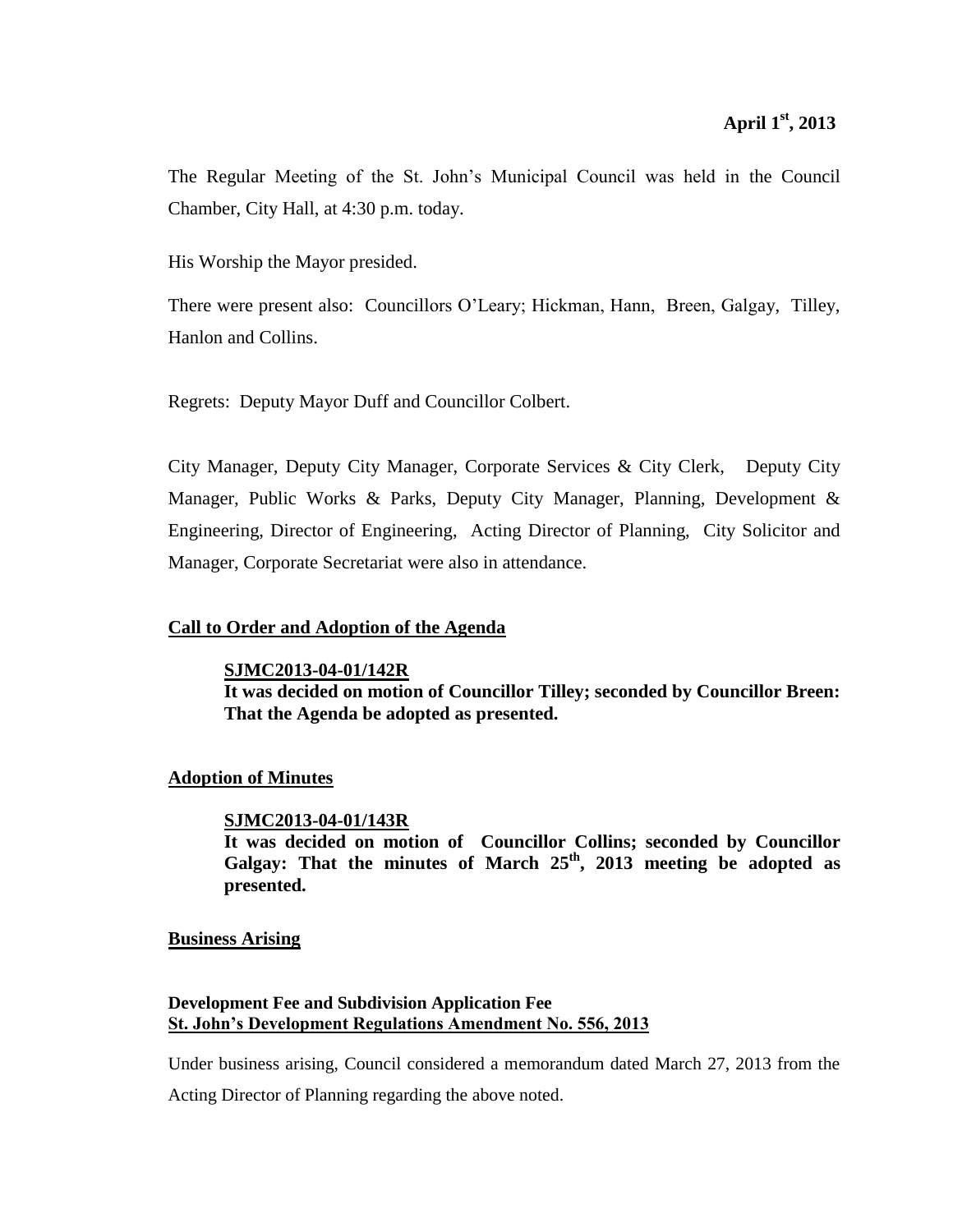## **SJMC2013-04-01/144R**

**It was moved by Councillor Galgay; seconded by Councillor Hickman: That staff be directed to advertise the following amendment to the St. John's Development Regulations respecting the Development Fee and the Subdivision Application Fee which would then be referred to a future regular meeting of Council for consideration of adoption and formally set the rates for these two fees; and further, it was agreed that staff will also consult with affected stakeholders.**

## **RESOLUTION ST. JOHN'S DEVELOPMENT REGULATIONS AMENDMENT NUMBER 556, 2013**

**WHEREAS** the City of St. John's wishes to modify the current provisions of the St. John's Development Regulations dealing with the Subdivision Application Fee and the Development Fee.

**BE IT THEREFORE RESOLVED** that the City of St. John's hereby adopts the following text amendment to the St. John's Development Regulations in accordance with the provisions of the Urban and Rural Planning Act, 2000:

Repeal Section 6.4.2 ("Subdivision Application Fee") and repeal Section 6.4.3 ("Development Fee") and replace with the following new sections:

## "6.4.2 Subdivision Application Fee

For any Subdivision, a Subdivision Application Fee shall be paid prior to the issue of any permits, and the amount of this Fee shall be established by Council from time to time. This Fee shall apply to every Lot created by the Subdivision, excluding the Homestead Lot. This Fee shall be in addition to any other fee or requirement."

### "6.4.3 Development Fee

- (1) A Residential Development Fee shall be paid for each new Dwelling Unit to be constructed on a Lot. The Fee shall be paid prior to the issuance of any permit for the new Dwelling Unit. The amount of the Fee shall be established by Council from time to time and shall be in addition to any other fee or requirement.
- (2) A Non-Residential Development Fee shall be paid for each new structure, or expansion of an existing structure, for a non-residential use to be constructed on a Lot. The Fee shall be paid prior to the issuance of any permit for the new structure or expansion. The amount of the Fee shall be established by Council from time to time and shall be in addition to any other fee or requirement.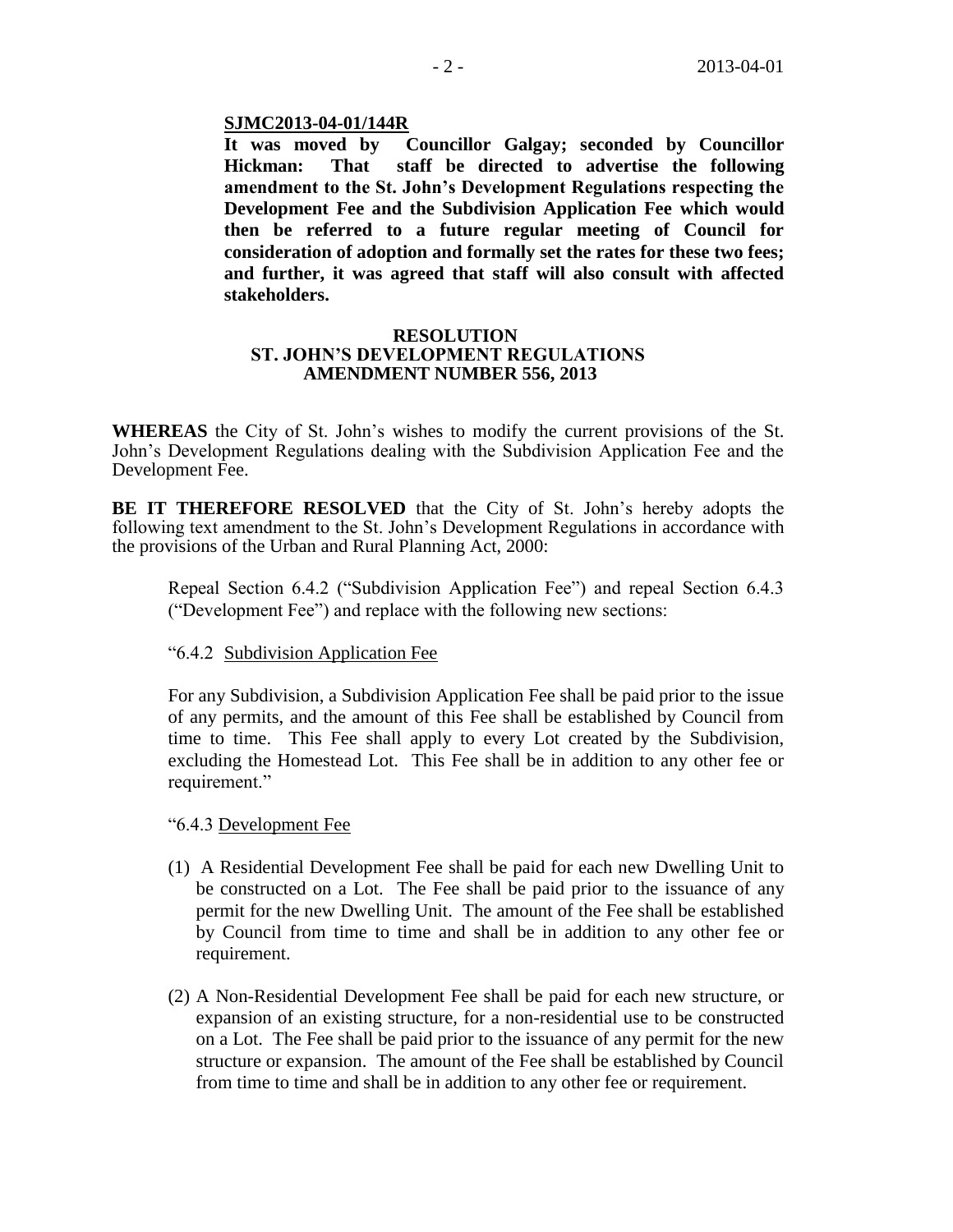(3) A Mixed Use Development Fee shall be paid for each new structure, expansion of an existing structure or each new Dwelling Unit in a mixed use to be constructed on a Lot. The Fee shall be paid prior to the issuance of any permit for the new structure, expansion or Dwelling Unit. The amount of the Fee shall be established by Council from time to time and shall be in addition to any other fee or requirement."

**BE IT FURTHER RESOLVED** that the City of St. John's requests the Minister of Municipal Affairs to register the proposed amendment in accordance with the requirements of the Urban and Rural Planning Act, 2000.

**IN WITNESS THEREOF** the Seal of the City of St. John's has been hereunto affixed and this Resolution has been signed by the Mayor and the City Clerk on behalf of Council this 1<sup>st</sup> day of **April, 2013.** 

**Mayor**

I hereby certify that this Amendment has been prepared in accordance with the Urban and Rural Planning Act, 2000.

\_\_\_\_\_\_\_\_\_\_\_\_\_\_\_\_\_\_\_\_\_\_\_\_\_\_\_\_\_\_\_\_\_\_\_\_\_\_\_\_\_\_\_\_\_ **MCIP** 

**City Clerk**

**\_\_\_\_\_\_\_\_\_\_\_\_\_\_\_\_\_\_\_\_\_\_\_\_\_\_\_\_\_\_\_**

**\_\_\_\_\_\_\_\_\_\_\_\_\_\_\_\_\_\_\_\_\_\_\_\_\_\_\_\_\_\_\_**

**The motion being put was unanimously carried.**

## **Proposed Hotel Development 227-229 Kenmount Road Applicant: Pacific Coast Architecture for Northwood Properties Inc.**

Council considered a memorandum dated March 26, 2013 from the Acting Director of Planning regarding the above noted.

## **SJMC2013-04-01/145R**

**It was moved by Councillor Hanlon; seconded by Councillor Tilley: That Resolutions for St. John's Municipal Plan Amendment Number 109, 2013 and St. John's Development Regulations Amendment Number 557, 2013 be formally approved in the form as they were adopted by Council on March 4, 2013; which will now be sent to the Department of Municipal Affairs with the request that they be issued Provincial registration.**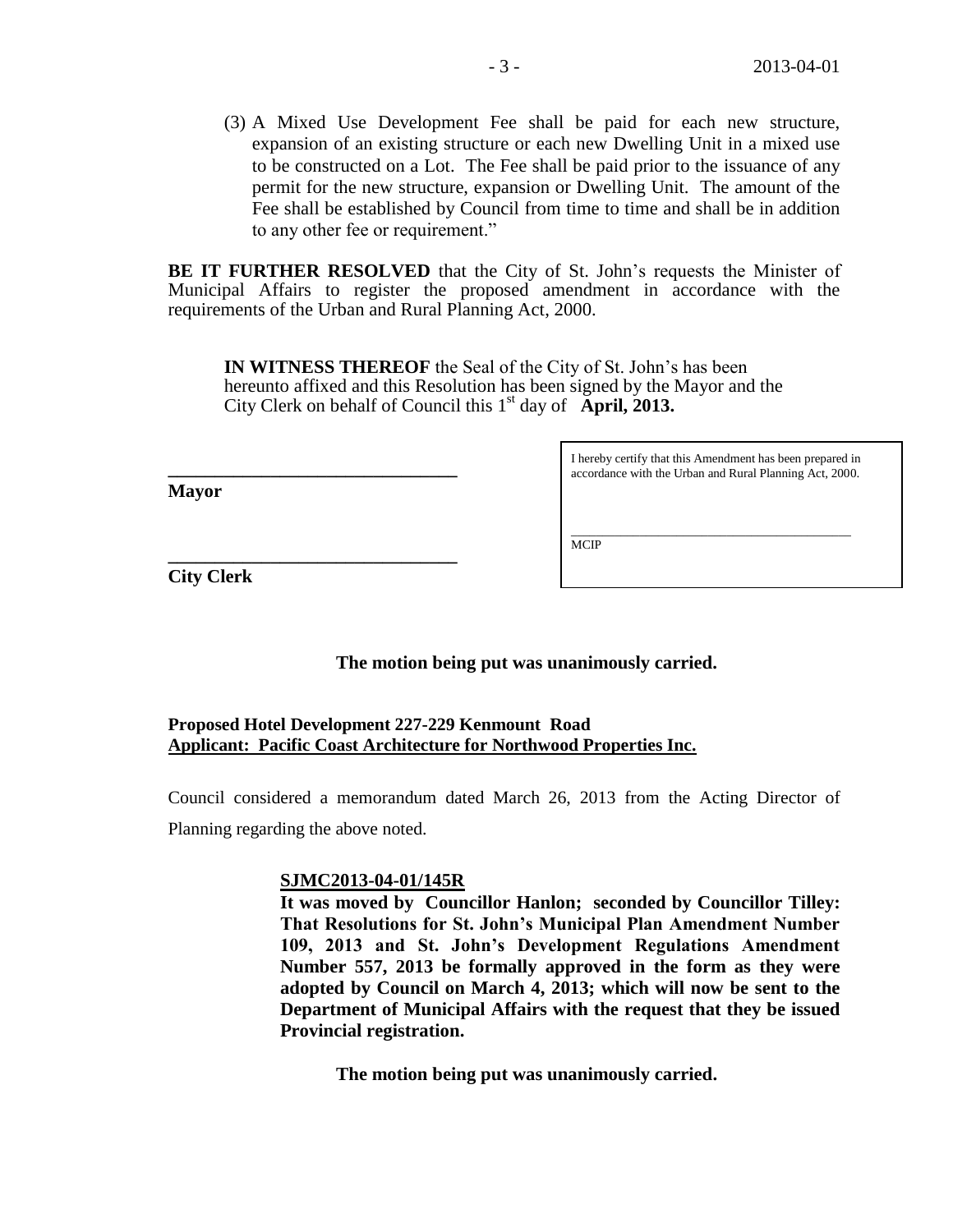## **Finance and Administration Standing Committee Report dated March 21, 2013**

At this point, Councillor Breen stated the City's position on the Provincial Budget. A copy of the statement is on file with the City Clerk's office. His Worship the Mayor noted that the City is looking forward to the beginning of a meaningful consultation with the province on a new fiscal relationship.

Council considered the following Finance and Administration Standing Committee Report dated March 21, 2013:

| In attendance: | Councillor Danny Breen, Chairperson                                           |
|----------------|-------------------------------------------------------------------------------|
|                | <b>Councillor Wally Collins</b>                                               |
|                | Councillor Sheilagh O'Leary                                                   |
|                | Councillor Tom Hann                                                           |
|                | Councillor Frank Galgay                                                       |
|                | <b>Councillor Bruce Tilley</b>                                                |
|                | <b>Councillor Sandy Hickman</b>                                               |
|                | Mr. Bob Smart, City Manager                                                   |
|                | Mr. Neil Martin, Deputy City Manager/City Clerk                               |
|                | Mr. Paul Mackey, Director, Deputy City Manager/Director of Public Works/Parks |
|                | Mr. Bob Bishop, Director of Finance/City Treasurer                            |
|                | Ms. Elizabeth Lawrence, Director of Economic Development, Tourism and Culture |
|                | Ms. Jill Brewer, Director of Recreation                                       |
|                | Mr. Sean Janes, City Auditor                                                  |
|                | Ms. Sandy Abbott, Recording Secretary                                         |
|                |                                                                               |

# **1. Requests for Financial Support and Sponsorships**

The Committee considered memorandums from the City Clerk outlining requests from the following groups/organizations under the City's policy for Conference Sponsorship:

National Darts Federation of Canada: Request for the City to provide funding for four events taking place in St. John's. Approximately 1,100 participants are anticipated.

Newfoundland and Labrador Rugby Union: Request for the City to provide funding to host the 2013 Canadian Eastern Rugby Championship Tournament to be held July 11-14, 2013. Approximately 400 people are anticipated.

Canadian Technical Asphalt Association: Request for the City to provide funding to host the  $58<sup>th</sup>$  Annual CTAA Conference to be held November 17-20, 2013. Approximately 350-400 participants are anticipated.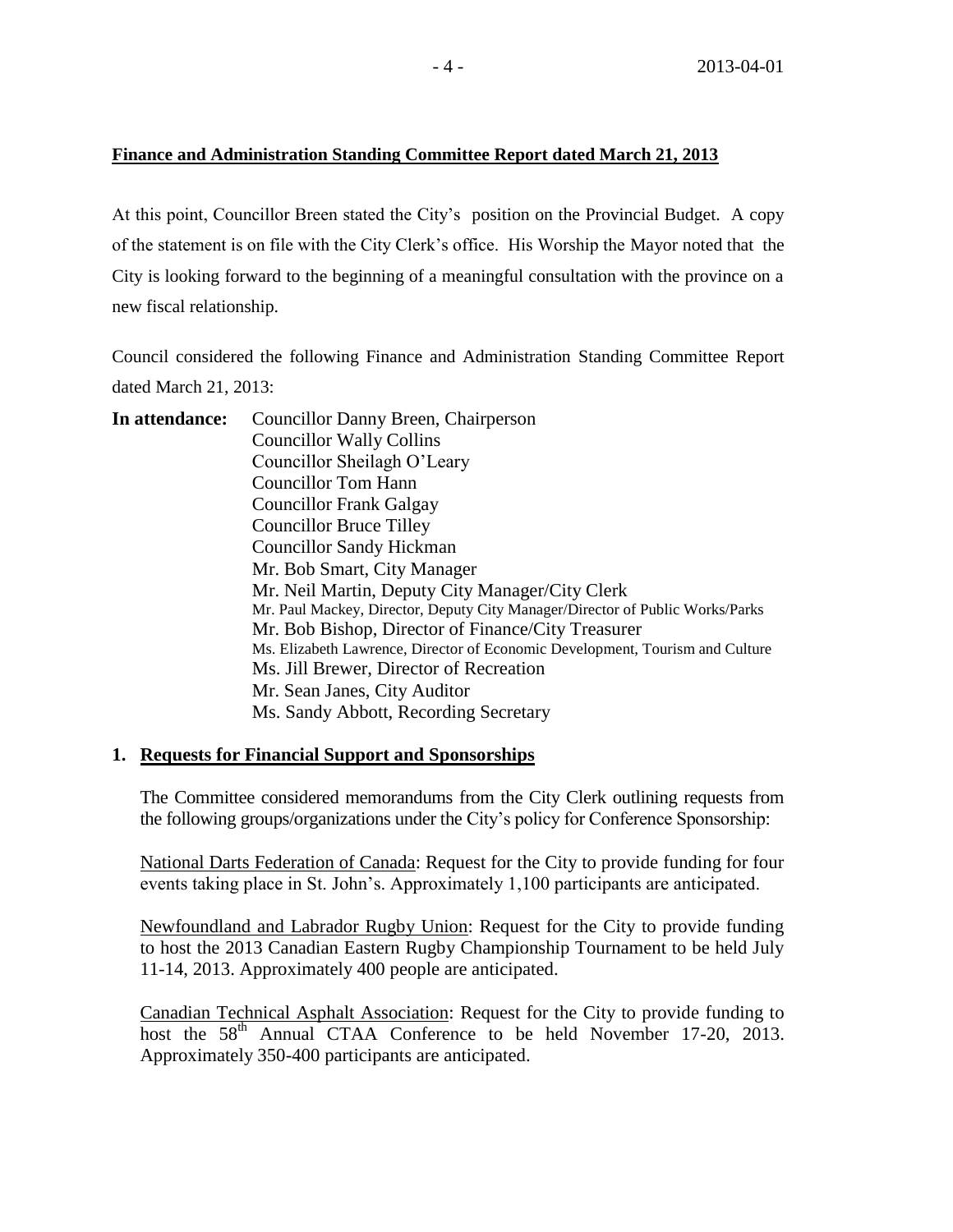Department of Geography, MUN: Request for the City to provide funding to host the Annual Meeting of the Canadian Association of Geographers to be held August 10-15, 2013. Approximately 300 academics, professionals and students are anticipated.

Swimming Newfoundland and Labrador: Request for the City to provide funding to host the East Coast Swimming Long Course Championships to be held July 4-7, 2013. Approximately 360 swimmers are anticipated.

United Ostomy Association of Canada Inc.: Request for the City to provide funding to host their national conference. Approximately 350 attendees are anticipated.

Oceanex Eastern Canadian Gymnastics Championships: Request for the City to provide funding to host the 2013 Oceanex Eastern Canadian Gymnastics Championships in St. John's. Over 1,000 athletes, coaches, judges, families and spectators are anticipated.

NL 5 Pin Bowlers' Association: Request for the City to provide funding to host the Canadian 5 Pin Bowlers' Association National Open Tournament in St. John's. Approximately 375 people are anticipated.

Supporting documentation for the requests was reviewed and the following recommendation is brought forward:

**The Committee recommends the following contributions in accordance with Policy No. 04-09-02:**

**National Darts Federation of Canada (Councillor Collins dissented) \$2,000.00 Newfoundland and Labrador Rugby Union \$750.00 Canadian Technical Asphalt Association \$750.00 Department of Geography, MUN \$750.00 Swimming NL: \$1500 approved (Councillor Collins dissented) \$1,500.00 United Ostomy Association of Canada Inc. \$750.00 Oceanex Eastern Canadian Gymnastics Championships \$1,500.00 Newfoundland and Labrador 5 Pin Bowlers' Association \$750.00**

## **2. Big Brothers Big Sisters Canada**

The Committee received a request for a donation of  $$100.00$  towards the 100<sup>th</sup> Anniversary of Big Brothers Big Sisters of Canada:

**The Committee recommends approval of a donation of \$100.00 towards the 100th Anniversary of Big Brothers Big Sisters.** 

### **3. Municipalities Newfoundland and Labrador**

The Committee received a request for financial support of \$2,000.00 towards a Meet and Greet Event of Municipalities NL to be held March 15-17, 2013: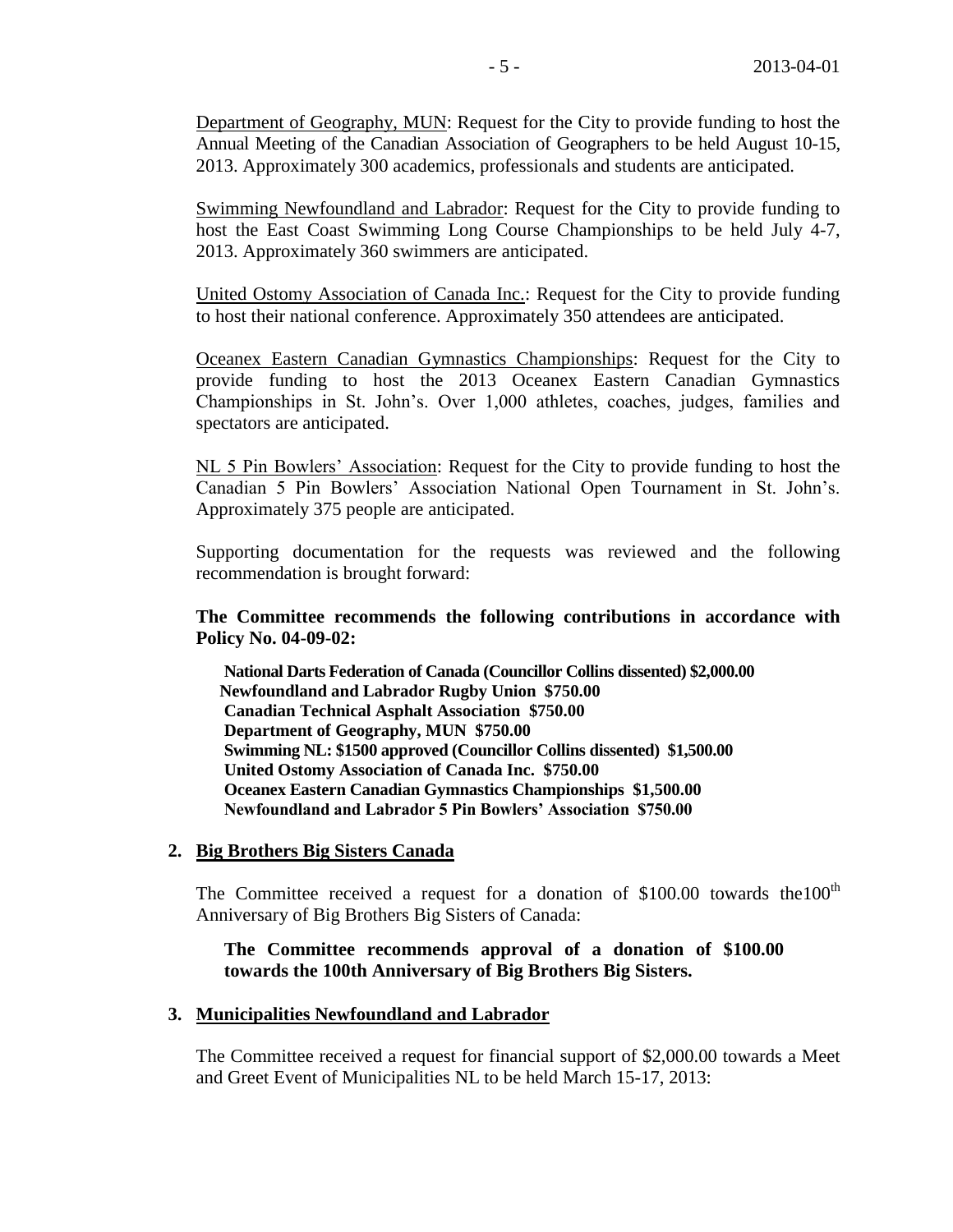**The Committee recommends that no action is required as this event has already occurred and has been dealt with previously.**

## **4. Faculty of Business Administration, MUN**

The Committee received a request for financial sponsorship from the Faculty of Business Administration, MUN, towards the 48th Annual Business Day held on March 15, 2013:

## **The Committee recommends that no action is required as this event has already occurred.**

## **5. Lady Cove Women's Choir**

The Committee received a request for financial assistance from Lady Cove Women's Choir re their 10th Anniversary.

**The Committee recommends that Council reject the request for financial assistance to Lady Cove Women's Choir's 10th Anniversary as this application should have been made to the Grants to Artists fund.** 

## **6. Atlantic Maple Leaf NL 2013 Tribute Dinner**

The Committee received a request for financial assistance towards the Atlantic Maple Leaf NL 2013 Tribute Dinner in support of military families to be held on June 27, 2013.

**The Committee recommends that Council reject the request for financial assistance towards the Atlantic Maple Leaf NL 2013 Tribute Dinner as this falls outside the parameters of the City's funding policies. The Committee recommends, however, that in-kind support be provided.**

## **7. Royal Newfoundland Regiment Band**

The Committee received a request for financial assistance towards the purchase of Royal Newfoundland Regiment Band uniforms.

**The Committee recommends that Council reject the request for financial assistance towards the purchase of Royal Newfoundland Regiment Band uniforms as it falls outside the parameters of the City's funding policies.** 

## **8. Commercial Water Tax**

The Committee considered a memo dated March 19, 2013 from the Deputy City Manager, Financial Management, regarding the issuance of the first water tax bills for 2013 and the draft letter which will be circulated to these users in advance of the tax increase. The Committee concurred with the issuance of the draft letter, a copy of which is on file with the City Clerk's Department.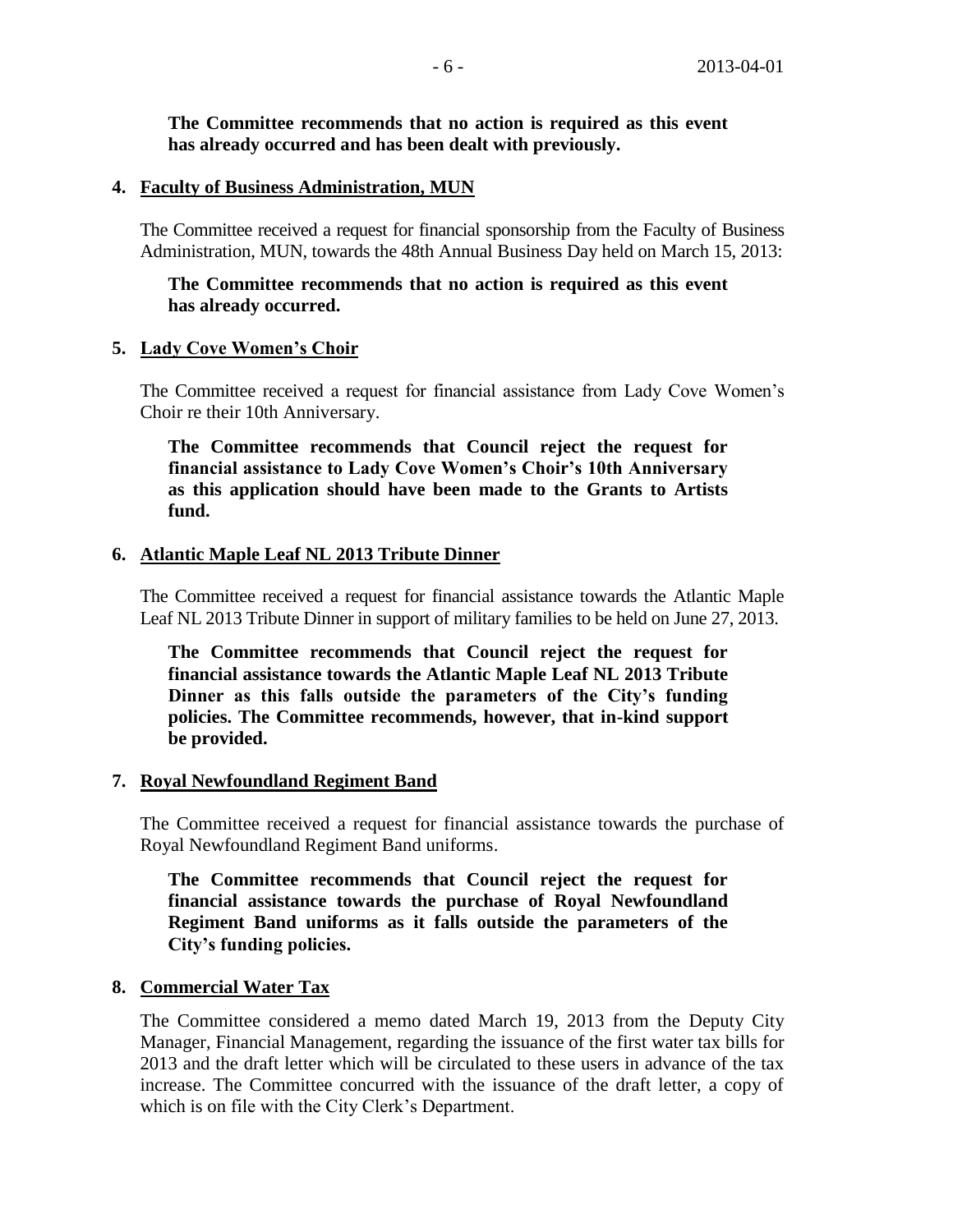## **9. Additional Grant Allocation – Sports Grant**

The Committee considered a memorandum dated March 20, 2013 from the Director of Recreation regarding the Department of Recreation's review of an additional allocation of grants for sports organizations.

A copy of the memorandum is attached to this Report.

# **The Committee recommends Council's approval of the course of action regarding the allocation of grants for sports organizations as outlined by the Director of Recreation in the memorandum.**

## **10. Special Events and Festivals Funds**

The Committee considered a memorandum dated March 20, 2013 from the Director of Economic Development, Tourism & Culture outlining the recommendations for funding allocation from the Special Events and Festivals Fund.

A copy of the memorandum is attached to this Report.

**The Committee recommends Council's approval of the recommendations of the Director of Economic Development, Tourism and Culture for funding allocation from the Special Events and Festivals Fund.**

Danny Breen, Chairperson

## **SJMC2013-04-01/146R**

# **It was moved by Councillor Breen; seconded by Councillor Hanlon: That the Committee's recommendations be approved.**

Regarding Item #7, Royal Newfoundland Regiment Band, Councillor Tilley advised that it was noted during discussions by the Committee that there will be other forms of requests with respect to the Regiment's  $216<sup>th</sup>$  anniversary celebrations where the City might be able to assist.

Councillor O'Leary expressed the need for Council to provide a plan on how it intends to provide tax relief for seniors and people on fixed incomes. Councillor Breen noted that as part of the City's budget process, the review is underway and staff are looking at various options for Council's consideration and it is hoped that the process will be finalized for budget 2014.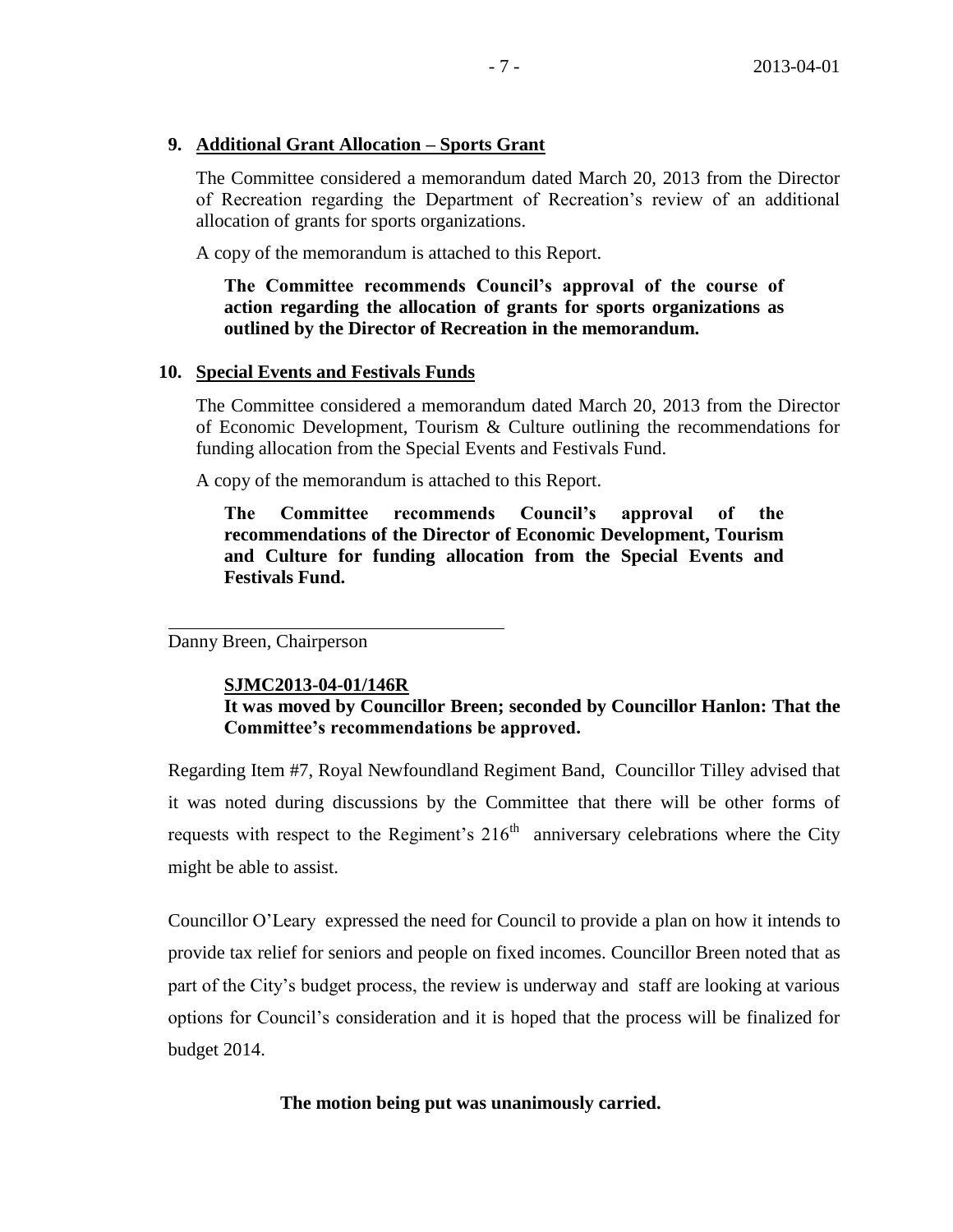# **Development Permits List**

Council considered as information the following Development Permits List for the period March 22 to 28, 2013:

#### **DEVELOPMENT PERMITS LIST DEPARTMENT OF PLANNING FOR THE PERIOD OF March 22, 2013 TO March 28, 2013**

| Code       | Applicant                         | Application                                    | Location            | Ward | <b>Development</b><br><b>Officer's Decision</b> | Date     |
|------------|-----------------------------------|------------------------------------------------|---------------------|------|-------------------------------------------------|----------|
| <b>RES</b> |                                   | Demolition<br>and<br>Rebuild of Dwelling       | 61 Field Street     |      | <b>Approved</b>                                 | 13-03-25 |
| <b>RES</b> |                                   | Subdivision of Lot                             | 825-829 Main Road   | 5    | Approved                                        | 13-03-22 |
| <b>COM</b> | Yellow<br><b>Belly</b><br>Brewery | <b>Expansion of Brewery</b>                    | 288 Water Street    | 5    | Approved                                        | 13-03-26 |
| <b>COM</b> | Dexter<br>Management<br>Inc.      | Home Office<br>Book Keeping                    | 72 Halley Drive     |      | <b>Approved</b>                                 | 13-03-27 |
| AG         |                                   | Crown<br>Change<br>0t<br>Land Lease into Grant | 423A Bay Bulls Road | 5    | Approved                                        | 13-03-27 |
|            |                                   |                                                |                     |      |                                                 |          |

| $\star$      | Code Classification:<br><b>RES</b> - Residential<br><b>COM</b><br>- Commercial<br>- Agriculture<br>A<br>ОТ<br>- Other                                                                                                     | <b>INST</b><br><b>IND</b> | - Institutional<br>- Industrial |
|--------------|---------------------------------------------------------------------------------------------------------------------------------------------------------------------------------------------------------------------------|---------------------------|---------------------------------|
| $\star\star$ | This list is issued for information purposes only. Applicants have been advised in<br>writing of the Development Officer's decision and of their right to appeal any decision<br>to the St. John's Local Board of Appeal. |                           |                                 |

**Gerard Doran Development Officer Department of Planning**

# **Building Permits List**

# **SJMC2013-04-01/147R**

**It was moved by Councillor Hickman, seconded by Councillor Tilley: That the recommendation of the Director of Building and Property Management with respect to the following Building Permits List be approved:**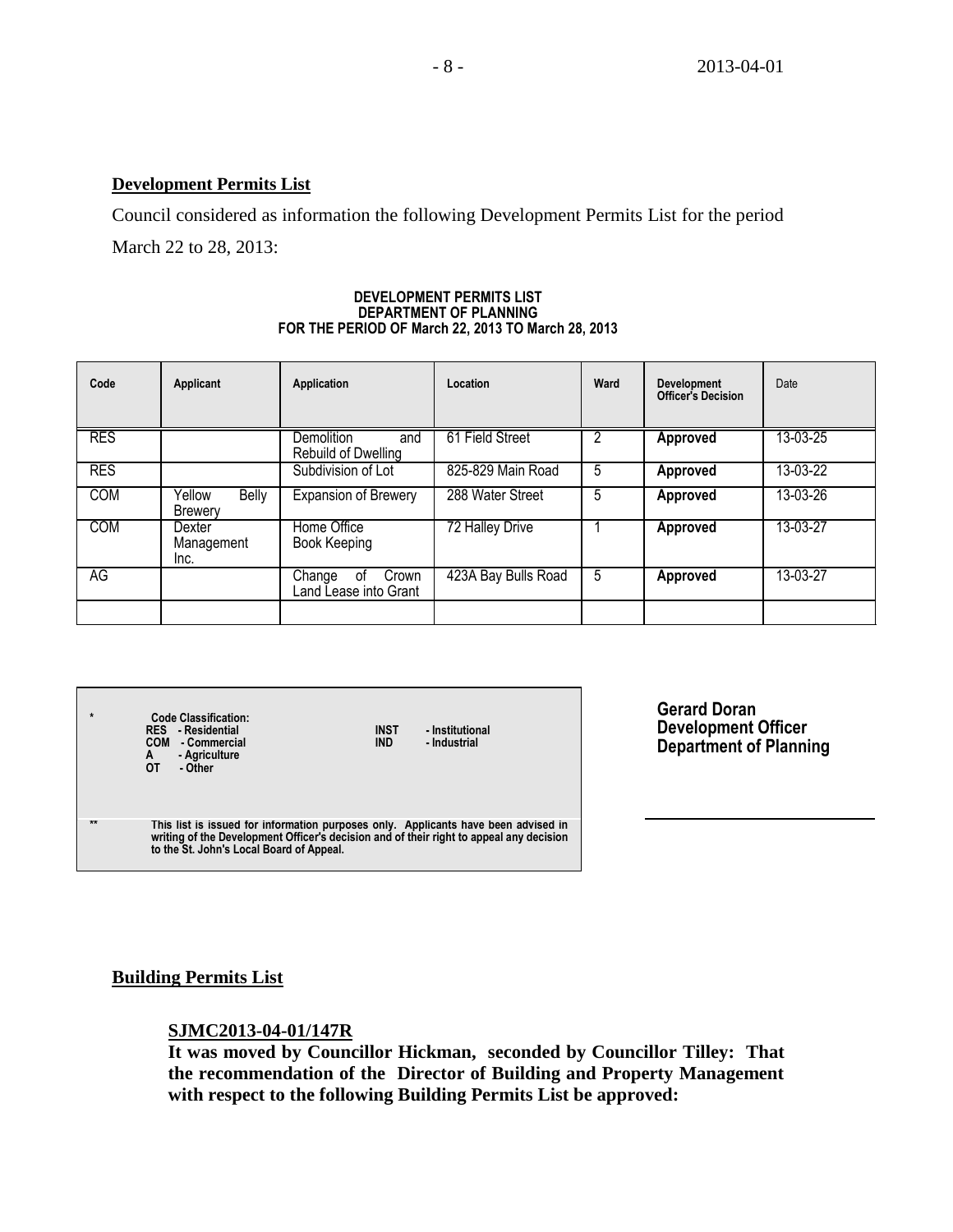# **Building Permits List Council's April 1, 2013 Regular Meeting**

Permits Issued: 2013/03/21 To 2013/03/26

### **Class: Commercial**

| 260 Portugal Cove Rd           | Co | Retail Store         |
|--------------------------------|----|----------------------|
| 48 Kenmount Rd, Jump Plus      | Sn | Retail Store         |
| 699 Torbay Rd                  | Ms | Eating Establishment |
| 448 Water St                   | Sn | Office               |
| 20 Crosbie Pl-3rd Floor        | Rn | Office               |
| 75 Kelsey Dr Glazes Windscreen | Rn | Retail Store         |
| 336 Water St Second Cup        | Rn | Eating Establishment |
| 465 East White Hills Rd        | Cr | Commercial Garage    |
|                                |    |                      |

This Week \$ 566,145.00

#### **Class: Industrial**

| This Week \$ | 0 <sup>0</sup> |
|--------------|----------------|
|              |                |

### **Class: Government/Institutional**

This Week \$ .00

### **Class: Residential**

| 16 Douglas St, Lot 254    | Nc | Single Detached Dwelling |
|---------------------------|----|--------------------------|
| 42 Kenai Cres, Lot 196    | Nc | Single Detached Dwelling |
| 56 Kenai Cres             | Nc | Accessory Building       |
| 81 Ladysmith Dr , Lot 172 | Nc | Single Detached Dwelling |
| 26 Linegar Ave            | Nc | Accessory Building       |
| 26 Linegar Ave            | Nc | Single Detached Dwelling |
| 33 Point Leamington St    | Nc | Accessory Building       |
| 33 Tanner St              | Nc | Accessory Building       |
| 1 Sitka St, Lot 294       | Nc | Single Detached Dwelling |
| 42 Castle Bridge Dr       | Co | Home Office              |
| 38 Rigolet Cres           | Cr | Subsidiary Apartment     |
| 120 University Ave        | Cr | Subsidiary Apartment     |
| 58 Barnes Rd              | Rn | Semi-Detached Dwelling   |
| 18 Blatch Ave             | Rn | Semi-Detached Dwelling   |
| 19 Cypress St             | Rn | Subsidiary Apartment     |
| 65 Feild St               | Rn | Semi-Detached Dwelling   |
| 7 Glenlonan St            | Rn | Single Detached Dwelling |
| 45 New Cove Rd            | Rn | Single Detached Dwelling |
| 64 Oueen's Rd             | Rn | Townhousing              |
|                           |    |                          |

This Week \$ 1,572,300.00

### **Class: Demolition**

| 6 Diefenbaker St |    | Single Detached Dwelling |
|------------------|----|--------------------------|
| 640 Empire Ave   | Dm | Townhousing              |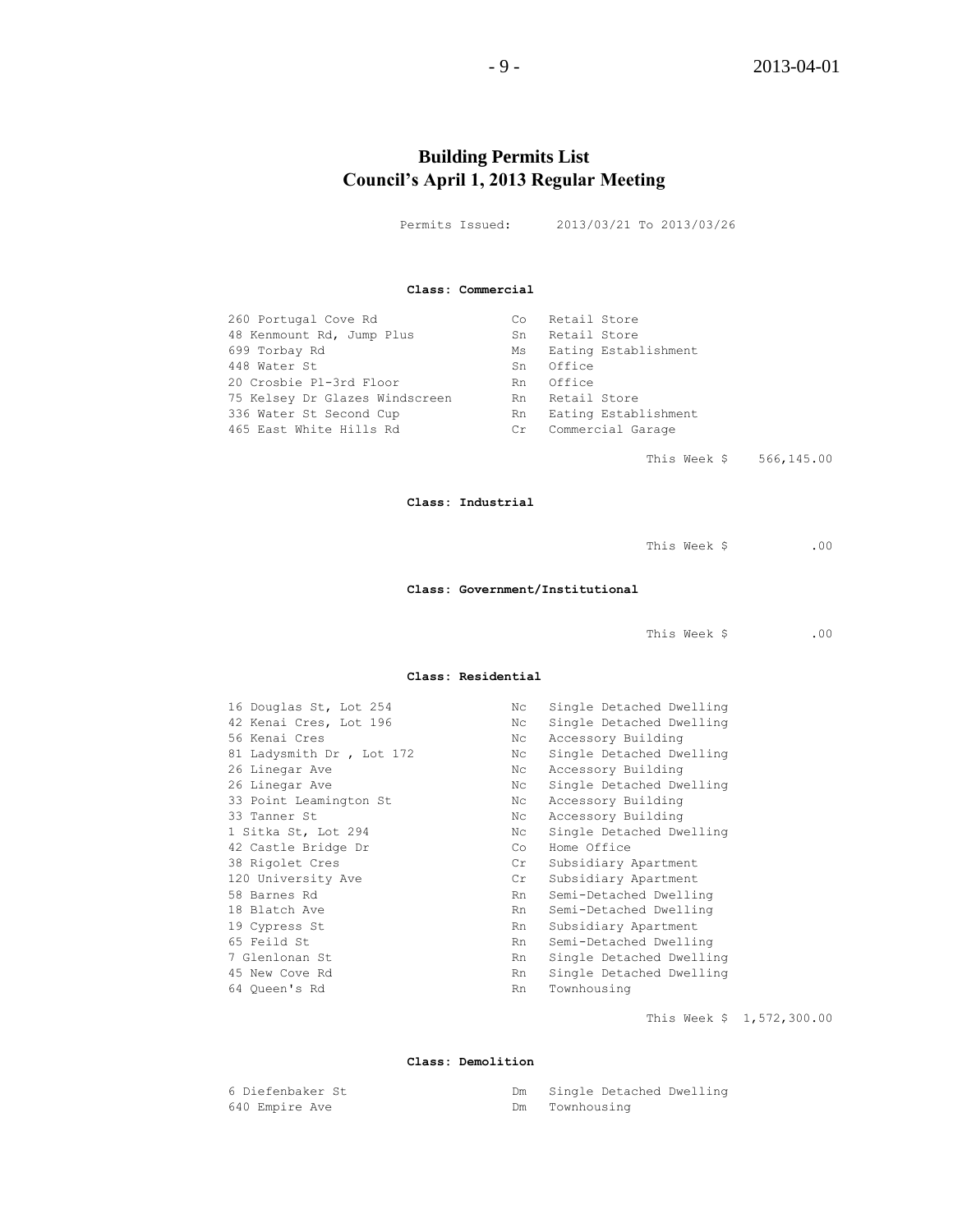$\overline{\mathbf{1}}$ 

642 Empire Ave Dm Townhousing This Week \$ 15,000.00 This Week's Total: \$ 2,153,445.00 Repair Permits Issued: 2013/03/21 To 2013/03/26 \$ 2,000.00

### Legend

|                                                                                                                                                                            | Sn Sign                 |
|----------------------------------------------------------------------------------------------------------------------------------------------------------------------------|-------------------------|
|                                                                                                                                                                            | Ms Mobile Sign          |
|                                                                                                                                                                            | Cc Chimney Construction |
|                                                                                                                                                                            | Cd Chimney Demolition   |
|                                                                                                                                                                            | Dv Development File     |
| Ws                                                                                                                                                                         | Woodstove               |
|                                                                                                                                                                            | Dm Demolition           |
|                                                                                                                                                                            |                         |
| Co Change Of Occupancy<br>Cr Chng Of Occ/Renovtns<br>Ex Extension<br>Nc New Construction<br>Oc Occupant Change<br>Rn Renovations<br>Sw Site Work<br>Ti Tenant Improvements |                         |

| Year To Date Comparisons               |                 |                 |                      |  |  |  |
|----------------------------------------|-----------------|-----------------|----------------------|--|--|--|
| April 01, 2013                         |                 |                 |                      |  |  |  |
|                                        |                 |                 |                      |  |  |  |
| Type                                   | 2012            | 2013            | $%$ Variance $(+/-)$ |  |  |  |
| Commercial                             | \$55,200,100.00 | \$33,600,800.00 | $-39$                |  |  |  |
| Industrial                             | \$1,300,100.00  | \$25,000.00     | $-98$                |  |  |  |
| Government/Institutional               | \$8,600,900.00  | \$6,800,100.00  | $-21$                |  |  |  |
| Residential                            | \$26,900,900.00 | \$20,800,900.00 | $-23$                |  |  |  |
| Repairs                                | \$600,800.00    | \$500,100.00    | $-17$                |  |  |  |
| Housing Units (1 & 2 Family Dwellings) | 79              | 59              |                      |  |  |  |
| Total                                  | \$92,602,800.00 | \$61,726,900.00 | $-33$                |  |  |  |

Respectfully Submitted,

David Blackmore, R.P.A. Director Of Building & Property Management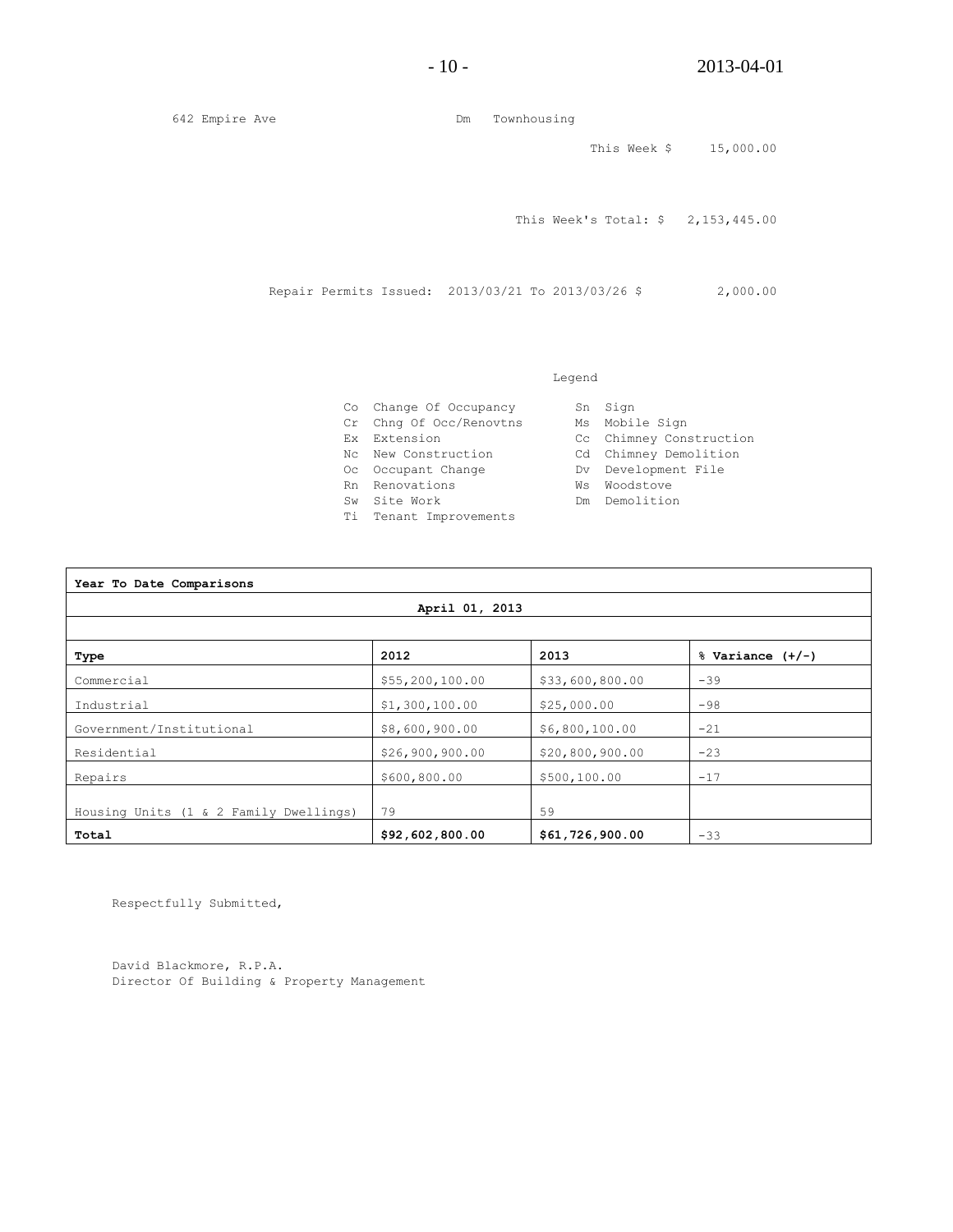## **Payrolls and Accounts**

## **SJMC2013-04-01/148R**

**It was moved by Councillor Hickman; seconded by Councillor Tilley: That the following Payrolls and Accounts for the week ending March 28 th , 2013 be approved:** 

## **Weekly Payment Vouchers For The Week Ending March 28, 2013**

## **Payroll**

| <b>Total:</b>                    | 5,485,530.35     |
|----------------------------------|------------------|
| <b>Accounts Payable</b>          | \$2,992,348.42   |
| <b>Bi-Weekly Fire Department</b> | \$<br>558,455.62 |
| <b>Bi-Weekly Management</b>      | \$<br>696,924.49 |
| <b>Bi-Weekly Administration</b>  | \$<br>701,925.02 |
| Public Works                     | \$<br>535,876.80 |

## **The motion being put was unanimously carried.**

## **Tenders**

## **St. John's Convention Centre Expansion - CP#4 – Main Building**

### **SJMC2013-04-01/149R**

**It was moved by Councillor Hickman; seconded by Councillor Tilley: That the Tender for the St. John's Convention Center Expansion – CP#4 – Main Building be awarded to Pomerleau Inc. in the amount of \$52,695,420.52.**

Councillor Hickman presented a media release regarding the Convention Centre Project Tender noting that the newly expanded centre will be fully open for business January 2016.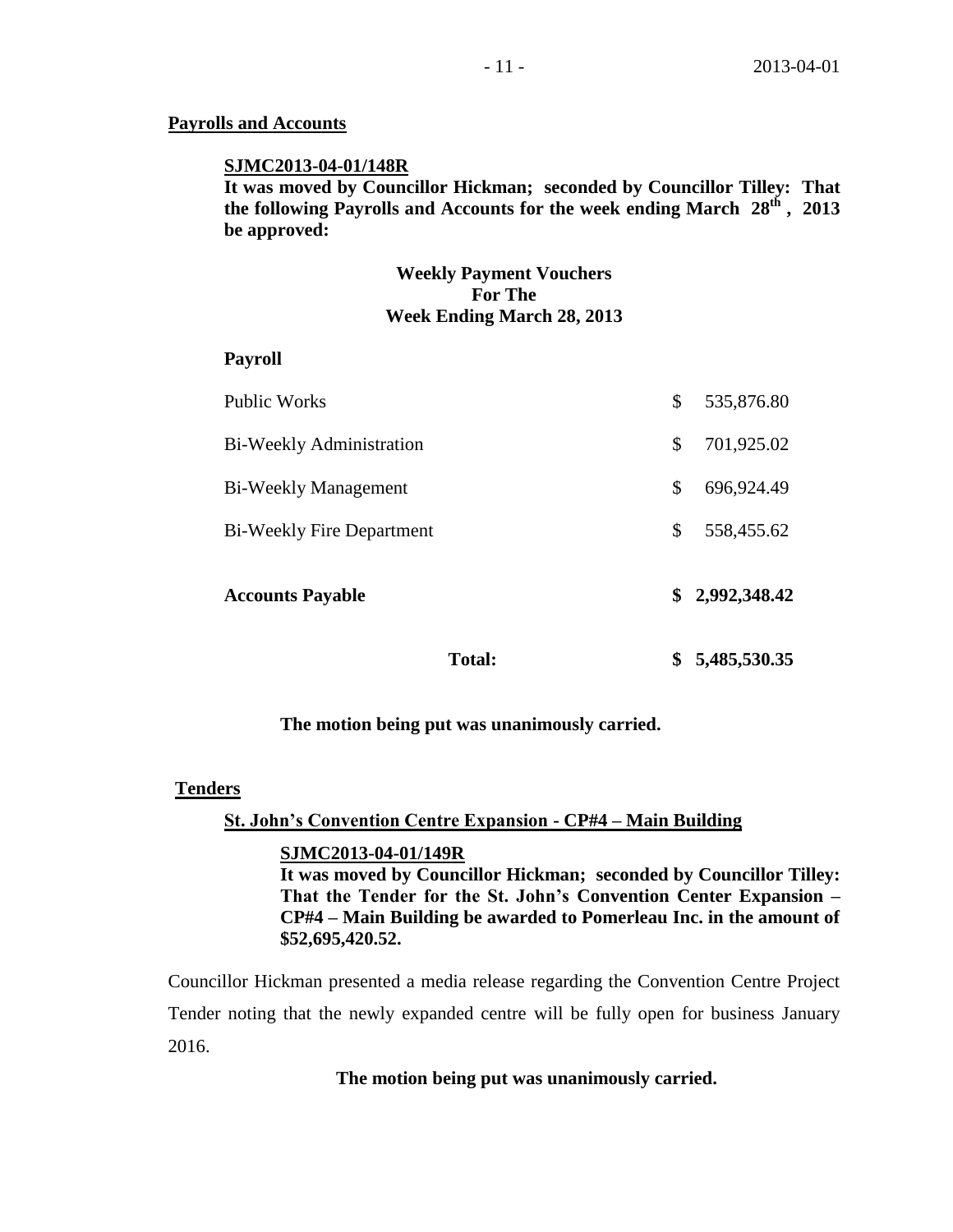- a. Tender Rental of Cars and Trucks
- b. Tender Garbage and Recycling Bags
- c. Tender Plumbing & Maintenance/Service Contract
- d. Tender Cleaning Services
- e. Tender Aerial Photography and Digital Orthophotography

# **SJMC2013-04-01/150R**

**It was moved by Councillor Hickman; seconded by Councillor Tilley: That the recommendations of the Deputy City Manager, Director of Corporate Services & City Clerk, and Director of Building and Property Management be approved and the tenders awarded as follows:**

- **a. Thrifty Car Rental; Centsible Practicar Car & Truck Rentals and Royal Garage Discount as outlined in Memo dated March 25th, 2013**
- **b. Peter Pan Sales Limited @ \$51,274.86 – HST Extra**
- **c. King's Plumbing & Heating Services @ \$283,912.00, includes HST and is for a three (3) year period**
- **d. Kelloway Construction Sub Package "A: - \$553,200.00 total for duration of Contract before HST Sub Package "B" - \$69,600.00 total for duration of Contract before HST Sub Package "C" - \$76,800.00 total for duration of Contract before HST**
- **e. Leading Edge Geomatics @ \$90,513.00 plus HST**

# **The motion being put was unanimously carried.**

# **Parking Standards for Movie Theatres St. John's Development Regulations Amendment No. 566, 2013**

Council considered a memorandum dated March 27, 2013 from the Acting Director of

Planning concerning the above noted.

# **SJMC2013-04-01/151R**

**It was moved by Councillor Galgay; seconded by Councillor Tilley: That staff be directed to advertise the following text amendment to the St. John's Development Regulations respecting the parking standard for a Movie Theatre, which will then be referred back to a future regular meeting of Council for consideration of adoption.**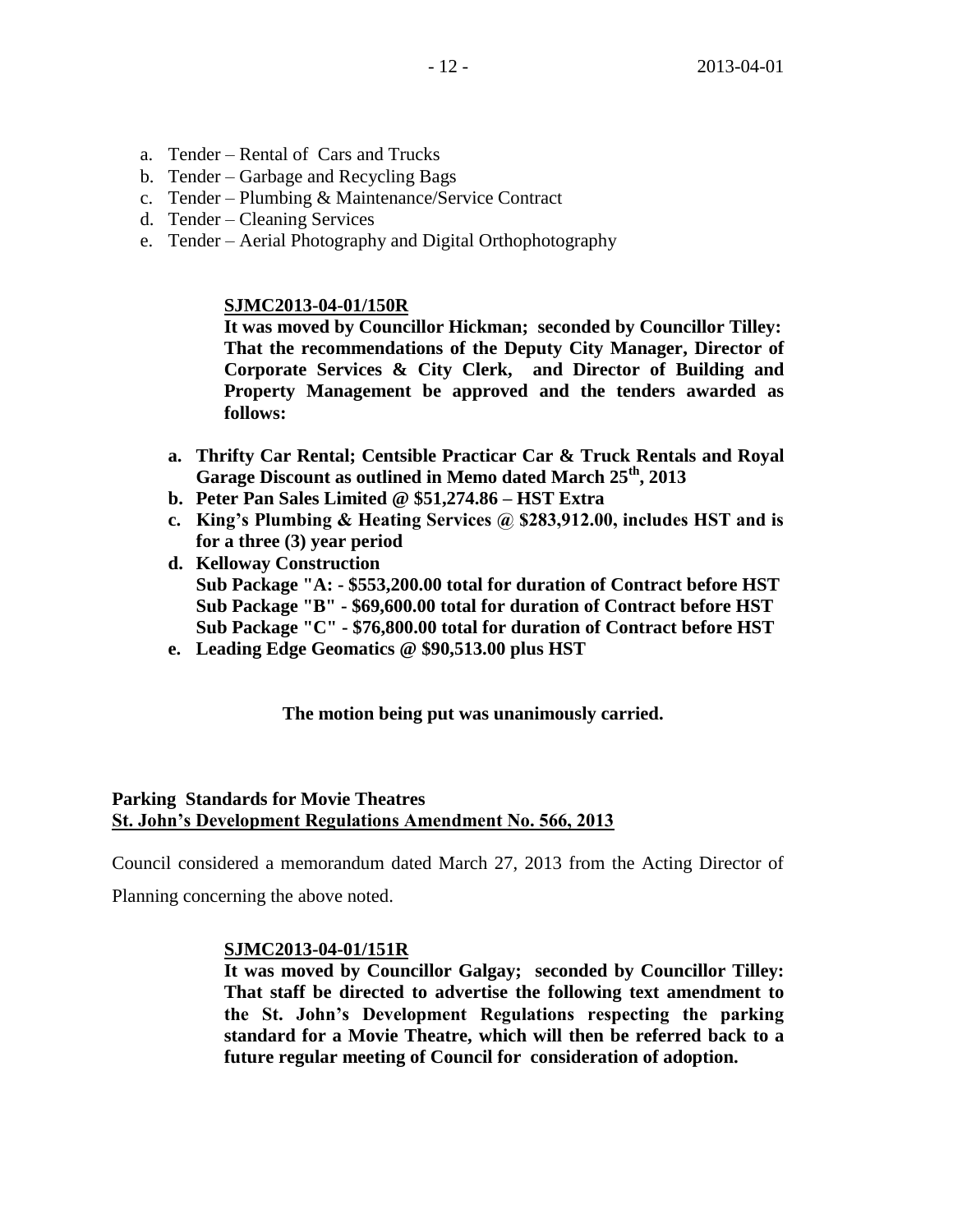### **RESOLUTION ST. JOHN'S DEVELOPMENT REGULATIONS AMENDMENT NUMBER 566, 2013**

**WHEREAS** the City of St. John's wishes to modify the St. John's Development Regulations regarding the off-street parking standard for Movie Theatres,

**BE IT THEREFORE RESOLVED** that the City of St. John's hereby adopts the following text amendment to the St. John's Development Regulations in accordance with the Urban and Rural Planning Act, 2000:

Amend Section 2 ("Definitions") by deleting the definition of a Place of Assembly and adding the following definition:

*"PLACE OF ASSEMBLY means land or buildings used as gathering places for substantial numbers of people and, without limiting the generality of the foregoing, includes auditoriums, convention centres, public and private halls, Movie Theatres, and similar gathering places."*

Amend Section 9.1.1 ("General Parking Requirements") by changing the parking standard that applies to a Place of Assembly to specifically exclude Movie Theatres as follows:

*"Place of Amusement or Place of Assembly or Auditorium (excluding a Movie Theatre): One parking space per 10 square metres of seating area, or 1 space per three (3) seats, whichever is the greater."*

Amend Section 9.1.1 ("General Parking Requirements") by deleting the standard for "Theatre" and adding the following standard: *"Movie Theatre: One parking space per 3.7 seats."*

**BE IT FURTHER RESOLVED** that the City of St. John's requests the Minister of Municipal Affairs to register the proposed amendment in accordance with the requirements of the Urban and Rural Planning Act, 2000.

**IN WITNESS THEREOF** the Seal of the City of St. John's has been hereunto affixed and this Resolution has been signed by the Mayor and the City Clerk on behalf of Council this 1<sup>st</sup> day of **April, 2013.** 

**Mayor**

**\_\_\_\_\_\_\_\_\_\_\_\_\_\_\_\_\_\_\_\_\_\_\_\_\_\_\_\_\_\_\_**

**\_\_\_\_\_\_\_\_\_\_\_\_\_\_\_\_\_\_\_\_\_\_\_\_\_\_\_\_\_\_\_**

I hereby certify that this Amendment has been prepared in accordance with the Urban and Rural Planning Act, 2000.

\_\_\_\_\_\_\_\_\_\_\_\_\_\_\_\_\_\_\_\_\_\_\_\_\_\_\_\_\_\_\_\_\_\_\_\_\_\_\_\_\_\_\_\_\_ MCIP

**City Clerk**